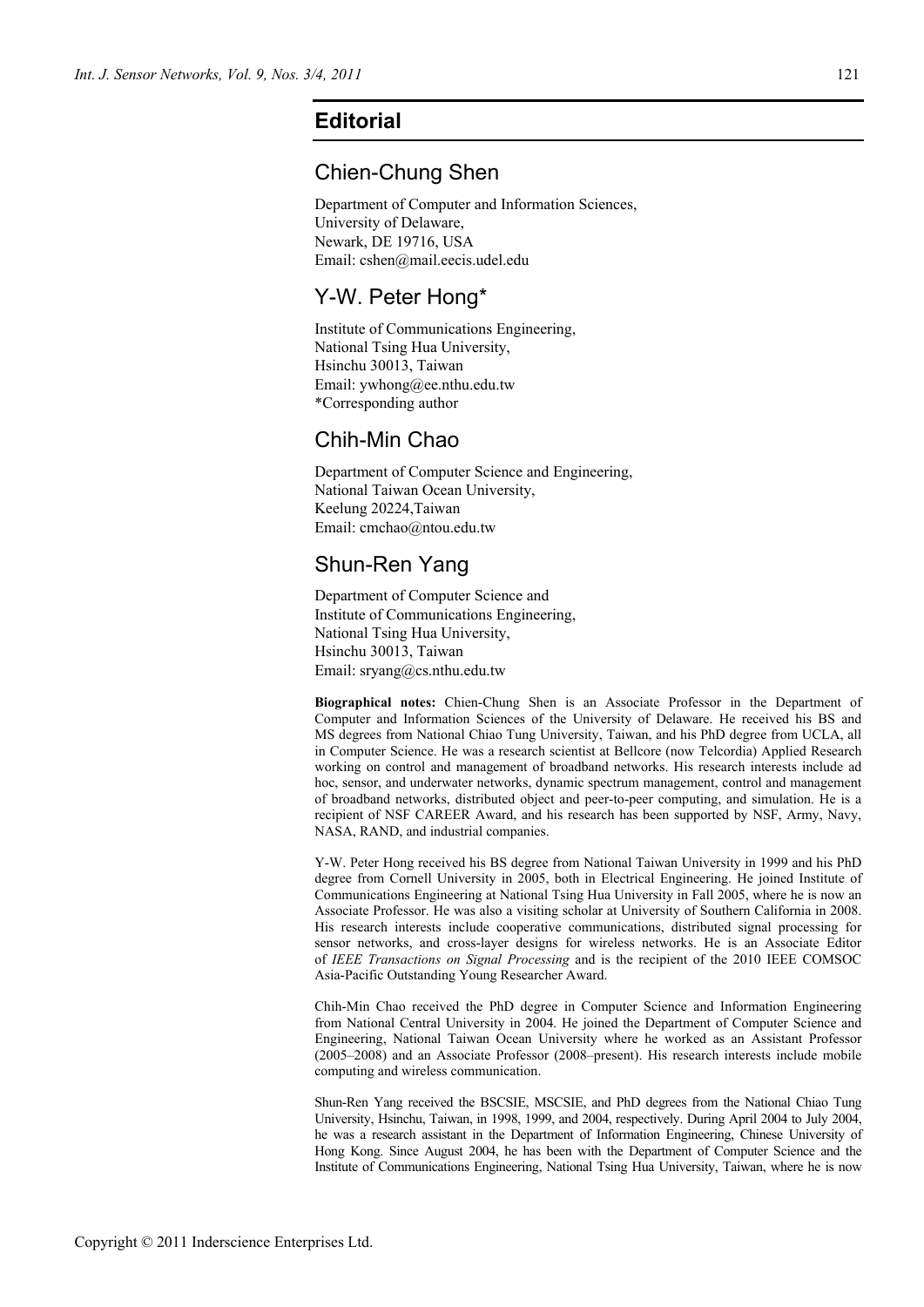an Associate Professor. His current research interests include design and analysis of personal communications services networks, computer telephony integration, mobile computing, and performance modelling.

Wireless networks have gained much popularity in recent years due to their versatility and ease of access. However, as the dimension of wireless devices decreases and the network density increases, energy and bandwidth resources become increasingly scarce and innovative networking solutions must be developed to overcome these challenges. Moreover, due to the large demand for wireless connectivity in various applications, wireless networks have evolved into different forms, including wireless metropolitan networks, wireless local area networks, mesh networks, mobile ad hoc networks, sensor networks, etc. Integration of these heterogeneous systems becomes essential to fully capitalise on the functionalities and services they provide. In addition, advances in theory are required to achieve these goals and new applications may emerge to leverage these advantages.

This special issue of *IJSNet* has received a number of submissions over the past several months, each of which has gone through a rigorous review process. Among these submissions, a total of six papers have been selected for their high quality and timely subject. We summarise the rationale of selecting these papers as follows.

One of the most critical issues in sensor networks is the consumption of limited energy at the sensors. Without energyefficient designs, the lifetime of sensor networks would be extremely limited and thus hinder the development of many practical applications. In this special issue, we have selected three papers that focus on this issue from both tracking and data gathering perspectives. Moreover, even though many sensor networking protocols have been developed in the literature, the growth of the sensor network industry still has not reached its potential due to the lack of important and innovative applications. We have selected two papers that describe practical deployment of sensors in interesting and novel applications. The experimental data provide promising results that may encourage further industrial development of sensor networks. Finally, we include one paper addressing the security issues in sensor networks, which is one of the fastest growing issues in this field. These six papers have been revised according to the comments and suggestions from the reviewers and provide exciting results as summarised in the following.

The first paper, entitled 'Energy-efficient collaborative tracking in wireless sensor networks' authored by Loredana Arienzo and Maurizio Longo, addresses the problem of collaborative tracking of mobile nodes in wireless sensor networks. A strategy combining target tracking with node selection procedures is proposed to select informative sensors in order to minimise the energy consumption of the tracking task. The authors also formulate the node selection problem as a cross-layer optimisation problem and determine the optimal solution by a greedy algorithm.

The second paper, entitled 'Enhancing lifetime of wireless sensor networks using multiple data sinks' authored by Amar Prakash Azad and A. Chockalingam, describes the deployment of multiple base stations as data sinks to increase the lifetime of wireless sensor networks. In particular, the paper addresses the fundamental question concerning the limits on the network lifetime in sensor networks when multiple base stations are deployed. The authors derive upper bounds on the network lifetime, considering the region of observation, the number of sensor nodes and base stations, the locations of base stations, the radio path loss characteristics, the energy available in each node, and the efficiency of nodal electronics. The authors also obtain optimal locations of the base stations that maximise these lifetime bounds.

The third paper, entitled 'Increasing energy efficiency in sensor networks: blue noise sampling and non-convex matrix completion' authored by Angshul Majumdar and Rabab K. Ward, proposes a method to reduce energy consumption of a sensor network by activating only a subset of sensors at each sampling instant. The authors model the problem of reconstructing the sample values of all the sensor nodes as a matrix completion problem. The authors solve this problem by coupling blue-noise sampling with a non-convex reconstruction algorithm, instead of relying on existing purely random sampling strategies and convex estimation algorithms.

The fourth paper, entitled 'Testing network protocols and signal attenuation in packed food transports' authored by Reiner Jedermann, Markus Becker, Carmelita Görg and Walter Lang, describes the testing and evaluation of the radio link quality and the performance of two wireless sensor network protocols which are designed for monitoring packed food product transports. The high signal attenuation caused by water-containing products was identified as the major problem. In order to address this problem, the authors suggest that it is necessary to change the sensor node hardware to either a platform with a higher transmission power or one with a carrier frequency that is less sensitive to the dielectric losses of water.

The fifth paper, entitled 'A uniform airdrop deployment method for large-scale wireless sensor networks' authored by Yoshiaki Taniguchi, Tomoya Kitani and Kenji Leibnitz, provides a deployment method to uniformly distribute a large number of sensor nodes from the air. Being equipped with a parachute and able to switch descending behaviour between gliding and free-falling in the air, each sensor node exchanges messages with its neighbouring nodes to coordinate its descending behaviour during its descent in order to achieve a uniform distribution in the monitored region.

The sixth paper, entitled 'Per node deployment based detection of controlled link establishment attack in distributed sensor networks' authored by Thanh Dai Tran, Johnson I. Agbinya and Adel Ali Al-Jumaily, proposes several schemes to defence against the 'controlled link establishment attack'. This attack is derived from two specific attack instances: node replication attack and key-swapping collusion attack. The